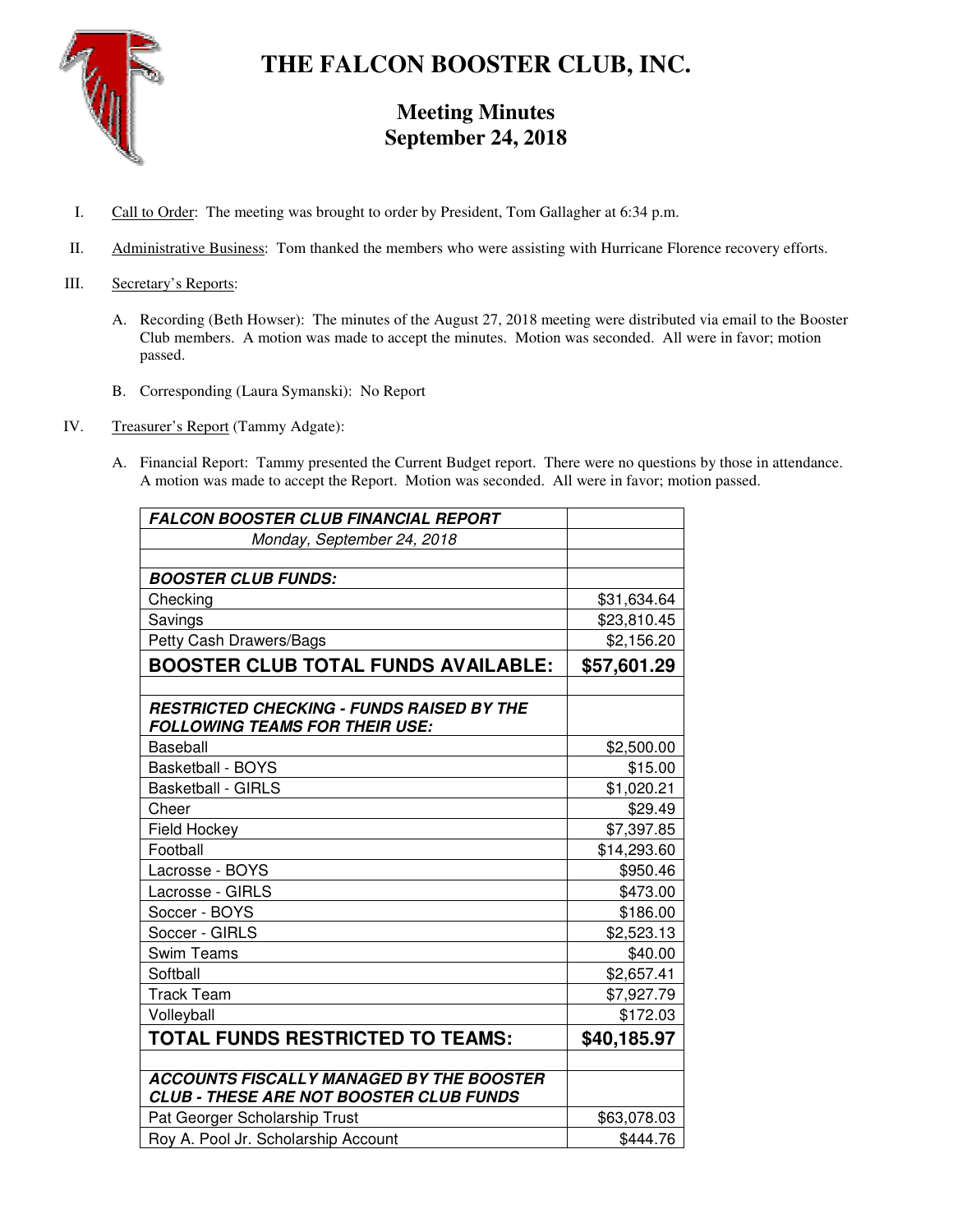## V. Committees:

- A. Membership: No Report. The current Membership roster was attached to the Meeting minutes from August 27th. If you have not yet submitted your application and fee, please turn that in as soon as possible.
- B. 50/50: Two of the three games have held the raffle. We've brought in \$299 so far.
- C. Concessions: Football concessions are down but they are still selling out since they aren't preparing as much food. We have heard no issues with increase in prices of some items. There was a problem with the sink but that has been addressed. The A/C Ducts were leaking water and its possible that some of the ceiling tiles are holding water. That information has been shared with Coach Holmes and Coach Ott. They have asked maintenance to take a look at it. Field Hockey games have been scarce due to rain cancellations.
- D. Other -No other reports

#### VI. Director of Student Activities:

- A. Report: Coach Holmes reported that Fall sports are going well but weather hasn't been great. They are working on setting up make-up games where possible and if needed looking to move fields. They are doing everything possible to make sure that the homecoming game is played on Friday night. He did report that Jan Ashby (Tennis Coach) is out on medical leave due to broken collarbone and rib injuries due to fall at home
- B. Coaches: Coach Ott thanked the Boosters for paying his attendance at the Athletic Directors' Conference. He is looking forward to the informational sessions and hopes to bring back much to share.

### VII. Old Business:

- A. Sponsor Banner-2018 Dinner/Dance. Coach Ott has been working on the Banner and should have something in writing about the banner later this week.
- B. Homecoming-September 28, 2018. Homecoming Parade is Friday and the Booster Club will let Diane Story know that we will not be entering a float this year. While Karolanne and Tom talked through a few ideas they were unable to obtain the vehicles needed to prepare a float. Members agreed that we will start earlier next year to make sure that we are prepared and ready to enter a float for the 2019 Homecoming Parade.
- C. Other-No other Old Business

#### VIII. New Business:

- A. International Gold Cup -Saturday, October 27, 2018
	- 1. Meeting October 10, 2018 at 3:00 PM. Tom is meeting with IGC representatives to discuss what everyone is responsible for during the event. They anticipate a second meeting with both Tom and Andrea after this meeting to discuss the Gate responsibilities. Any members who can volunteer are asked to let Coach Ott, Tom, or Andrea know as soon as possible.
	- 2. Volunteers. We anticipate that we need about 32 volunteers from 9-4. This event brings in approximately \$2,500 of revenue and we will be sharing revenue with teams that provide volunteers.
- B. 2019 10K Dinner/Dance/Auction Date: March 30, 2019
	- 1. Ticket Price: Last year we raised the ticket price to \$135. Members did not report hearing any complains so we will leave it the same for this year.
	- 2. Caterer: It has been suggested that we look for additional vendor bids for the catering. If anyone knows anyone who caters, please provide their contact information to the Committee.
	- 3. Music: The DJ worked out well last year and most members feel like that is a good way to move forward. Steve will contact Kay Finnerty to see if she is available and willing to DJ this year's event.
- C. Fall Sports Awards Night: Monday, November 19, 2018. There will be light refreshments served at 6:30 and awards at 7:00. The Awards Committee will contact members to help if needed. Coach Holmes and Coach Ott will prepare the program.
- D. Steve Potucek discussed the status of the fields. Second applications for practice fields and town waived development fees. He and his Committee are still contacting Foundations for grants and funding opportunities.
- E. Other. Two former FHS students were married this summer and she was diagnosed with breast cancer shortly after the wedding. They are selling bracelets and taking donations to help the family at Football Concessions.